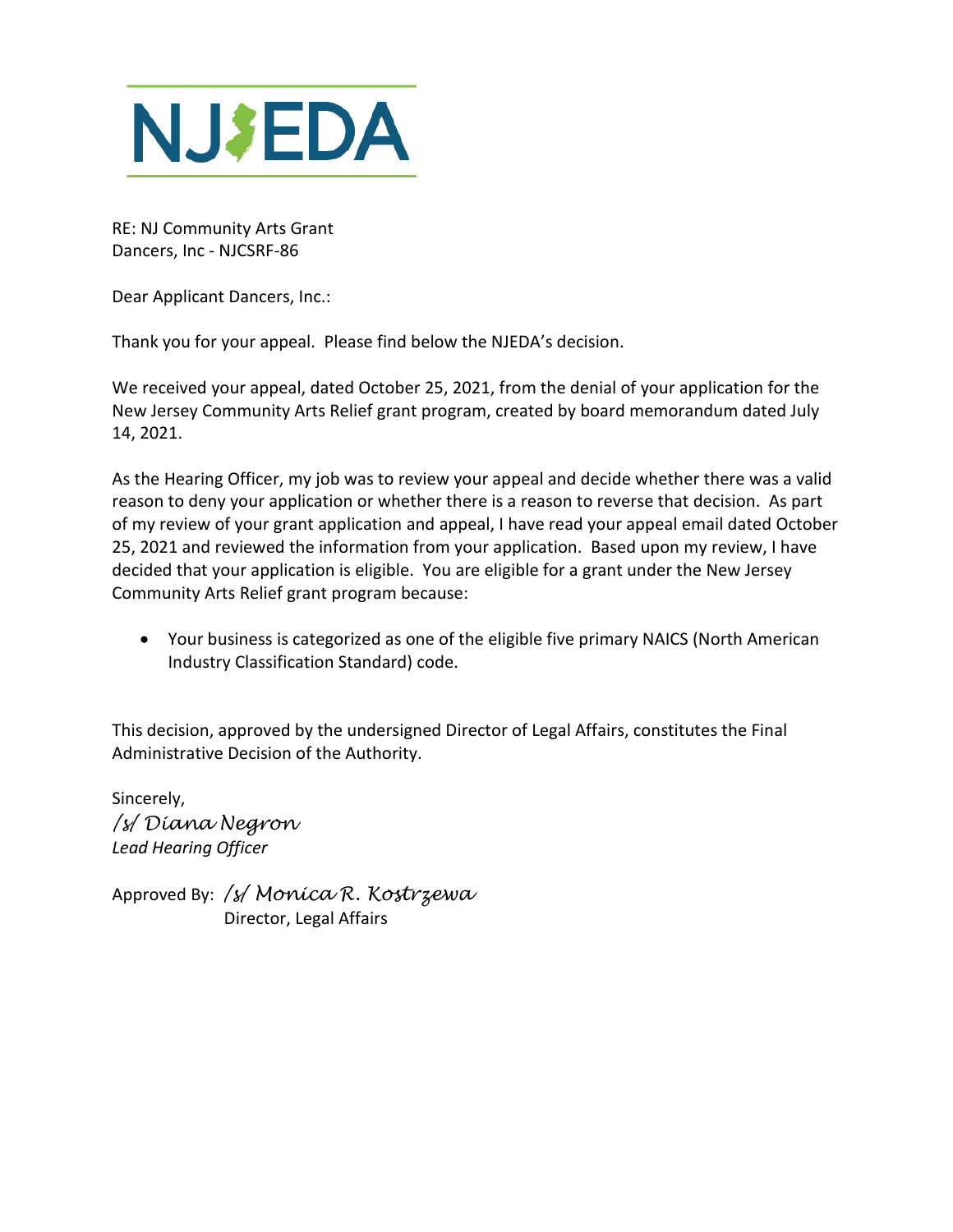

RE: NJ Community Arts Grant Dino and Jerry Inc. – NJCSRF-65

Dear Applicant Dino and Jerry Inc.:

Thank you for your appeal. Please find below the NJEDA's decision.

We received your appeal, dated September 28, 2021, from the denial of your application for the New Jersey Community Arts Relief grant program, created by board memorandum dated July 14, 2021.

As the Hearing Officer, my job was to review your appeal and decide whether there was a valid reason to deny your application or whether there is a reason to reverse that decision. As part of my review of your grant application and appeal, I have read your appeal email dated September 28, 2021 and reviewed the information from your application. Based upon my review, I have decided that your application was properly denied. You are not eligible for a grant under the New Jersey Community Arts Relief grant program because:

• The applicant was not in good standing with the NJ Department of Labor and Workforce Development at the time of application.

This decision, approved by the undersigned Director of Legal Affairs, constitutes the Final Administrative Decision of the Authority.

Sincerely, */s/ Diana Negron Lead Hearing Officer*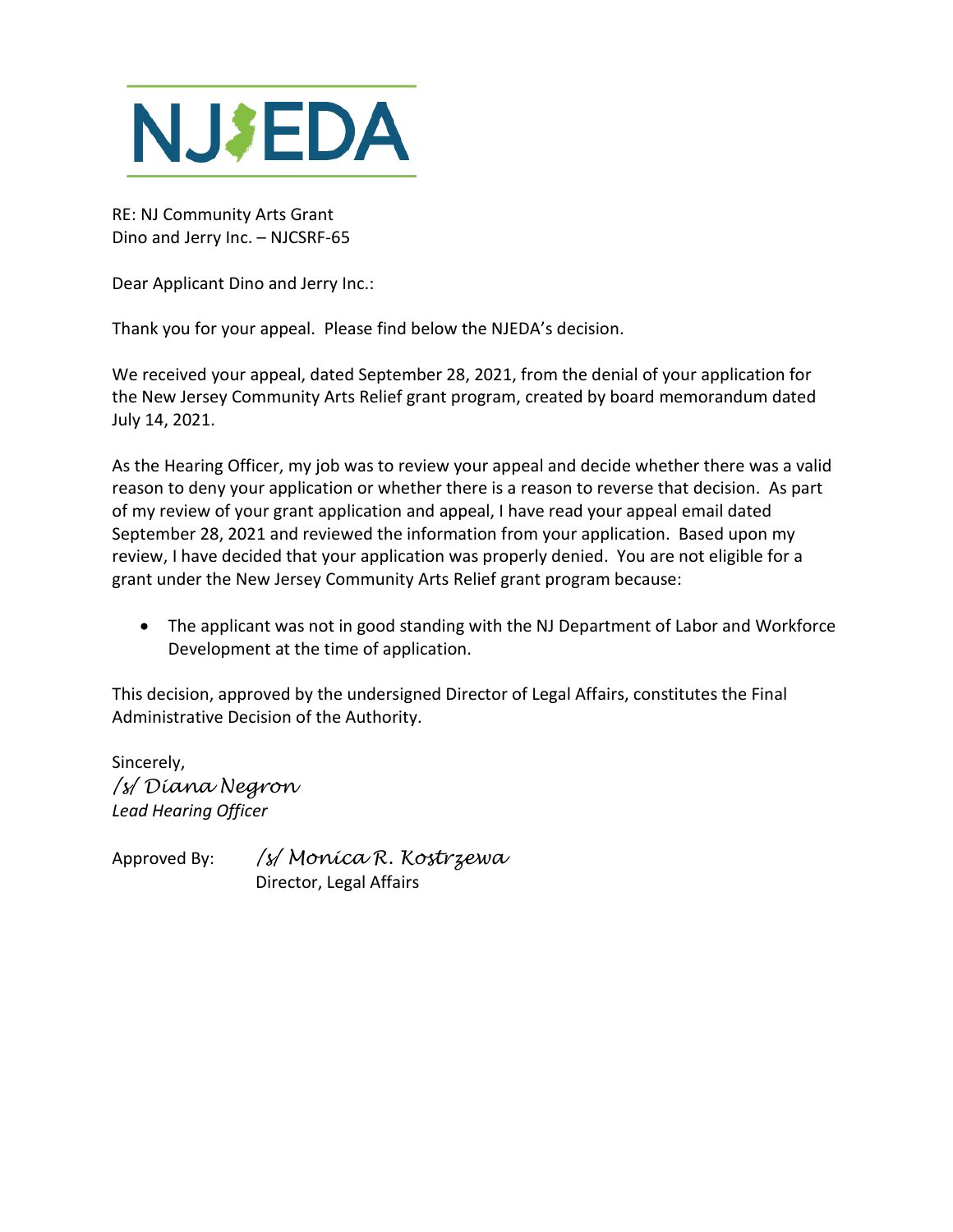

RE: NJ Community Arts Grant AM-KHAL LLC – NJCSRF-146

Dear AM-KHAL LLC:

Thank you for your appeal. Please find below the NJEDA's decision.

We received your appeal, dated October 7<sup>th</sup>, 2021, from the denial of your application for the New Jersey Community Arts Relief grant program, created by board memorandum dated July 14, 2021.

As the Hearing Officer, my job was to review your appeal and decide whether there was a valid reason to deny your application or whether there is a reason to reverse that decision. As part of my review of your grant application and appeal, I have read your appeal email dated October 7, 2021 and reviewed the information from your application. Based upon my review, I have decided that your application was properly denied. You are not eligible for a grant under the New Jersey Community Arts Relief grant program because:

• No 2020 operating loss

This decision, approved by the undersigned Director of Legal Affairs, constitutes the Final Administrative Decision of the Authority.

Sincerely, */s/ Diana Negron Lead Hearing Officer*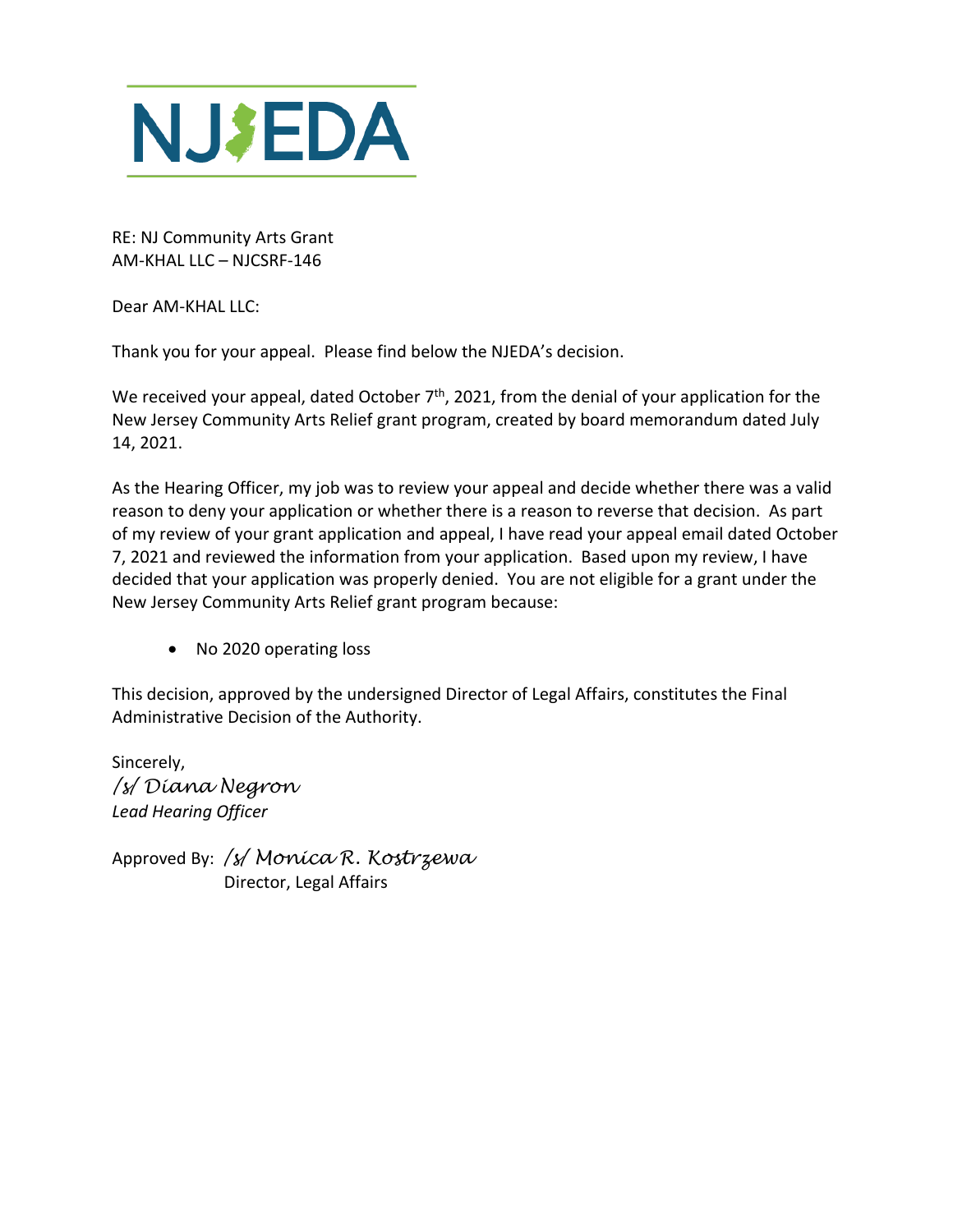

RE: NJ Community Arts Grant Arzu Enterprises LLC – NJCSRF-8

Dear Arzu Enterprises LLC:

Thank you for your appeal. Please find below the NJEDA's decision.

We received your appeal, dated November 15, 2021, from the denial of your application for the New Jersey Community Arts Relief grant program, created by board memorandum dated July 14, 2021.

As the Hearing Officer, my job was to review your appeal and decide whether there was a valid reason to deny your application or whether there is a reason to reverse that decision. As part of my review of your grant application and appeal, I have read your appeal email dated November 15, 2021 and reviewed the information from your application. Based upon my review, I have decided that your application was properly denied. You are not eligible for a grant under the New Jersey Community Arts Relief grant program because:

• Grant awards are based on revenue loss net of any duplication of benefits. Based on this, the applicant's establishment does not have an unmet financial need.

This decision, approved by the undersigned Director of Legal Affairs, constitutes the Final Administrative Decision of the Authority.

Sincerely, */s/ Diana Negron* Lead Hearing Officer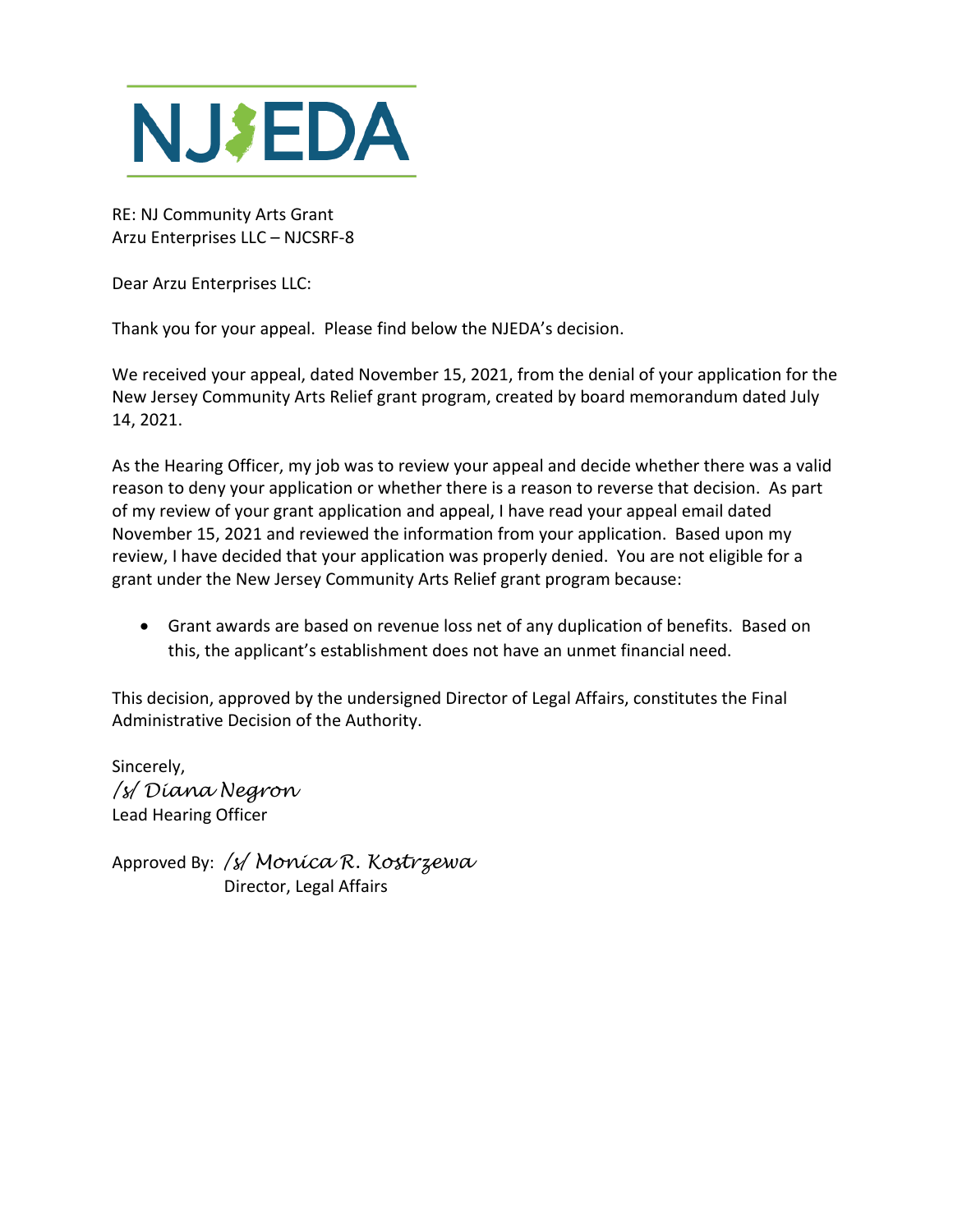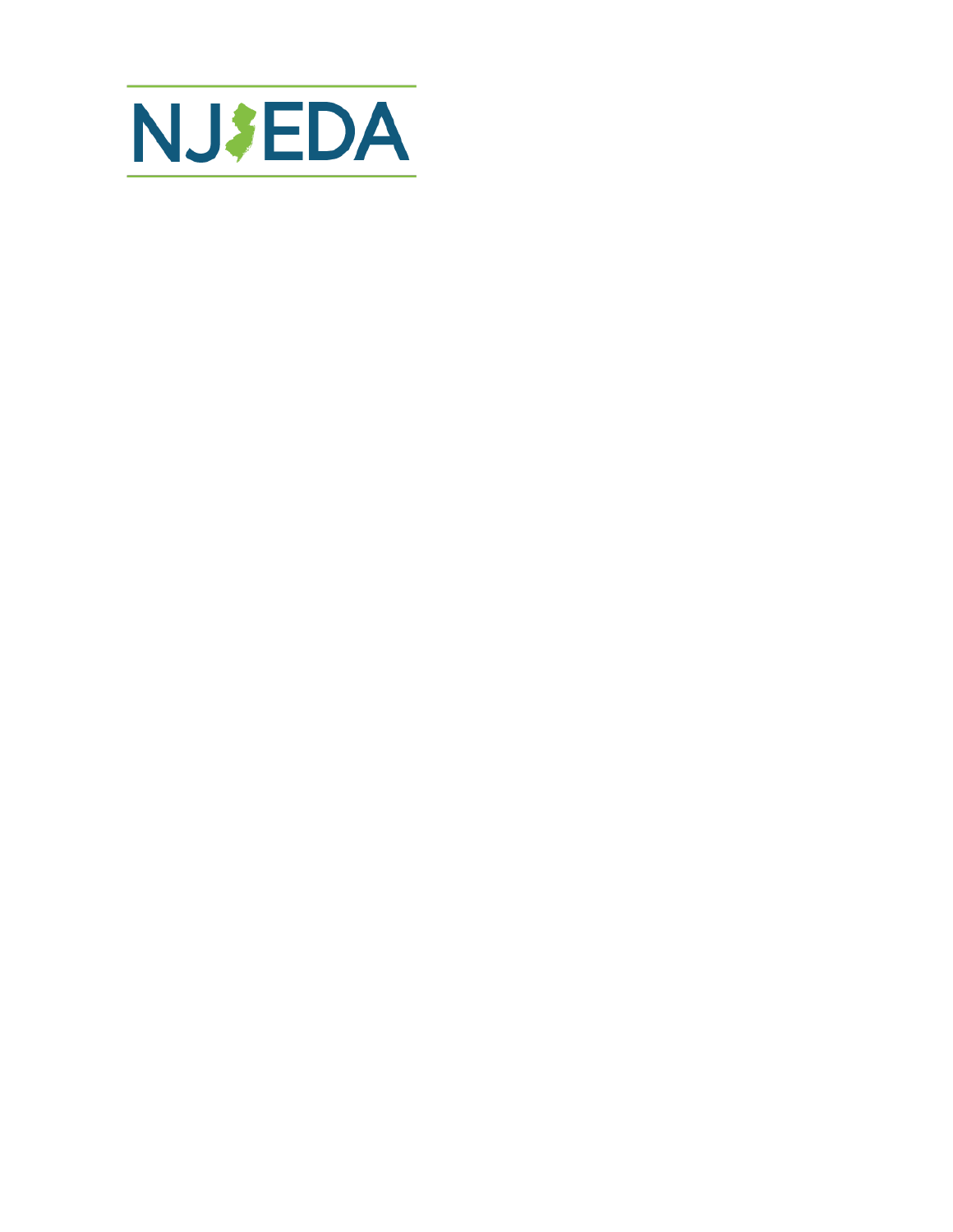

RE: NJ Community Arts Grant Black Box Studios LLC – NJCSRF-25

Dear Black Box Studios LLC:

Thank you for your appeal. Please find below the NJEDA's decision.

We received your appeal, dated November 8, 2021, from the denial of your application for the New Jersey Community Arts Relief grant program, created by board memorandum dated July 14, 2021.

As the Hearing Officer, my job was to review your appeal and decide whether there was a valid reason to deny your application or whether there is a reason to reverse that decision. As part of my review of your grant application and appeal, I have read your appeal email dated November 8, 2021 and reviewed the information from your application. Based upon my review, I have decided that your application was properly denied. You are not eligible for a grant under the New Jersey Community Arts Relief grant program because:

• Grant awards are based on revenue loss net of any duplication of benefits. Based on this, the applicant's establishment does not have an unmet financial need.

This decision, approved by the undersigned Director of Legal Affairs, constitutes the Final Administrative Decision of the Authority.

Sincerely, */s/ Diana Negron* Lead Hearing Officer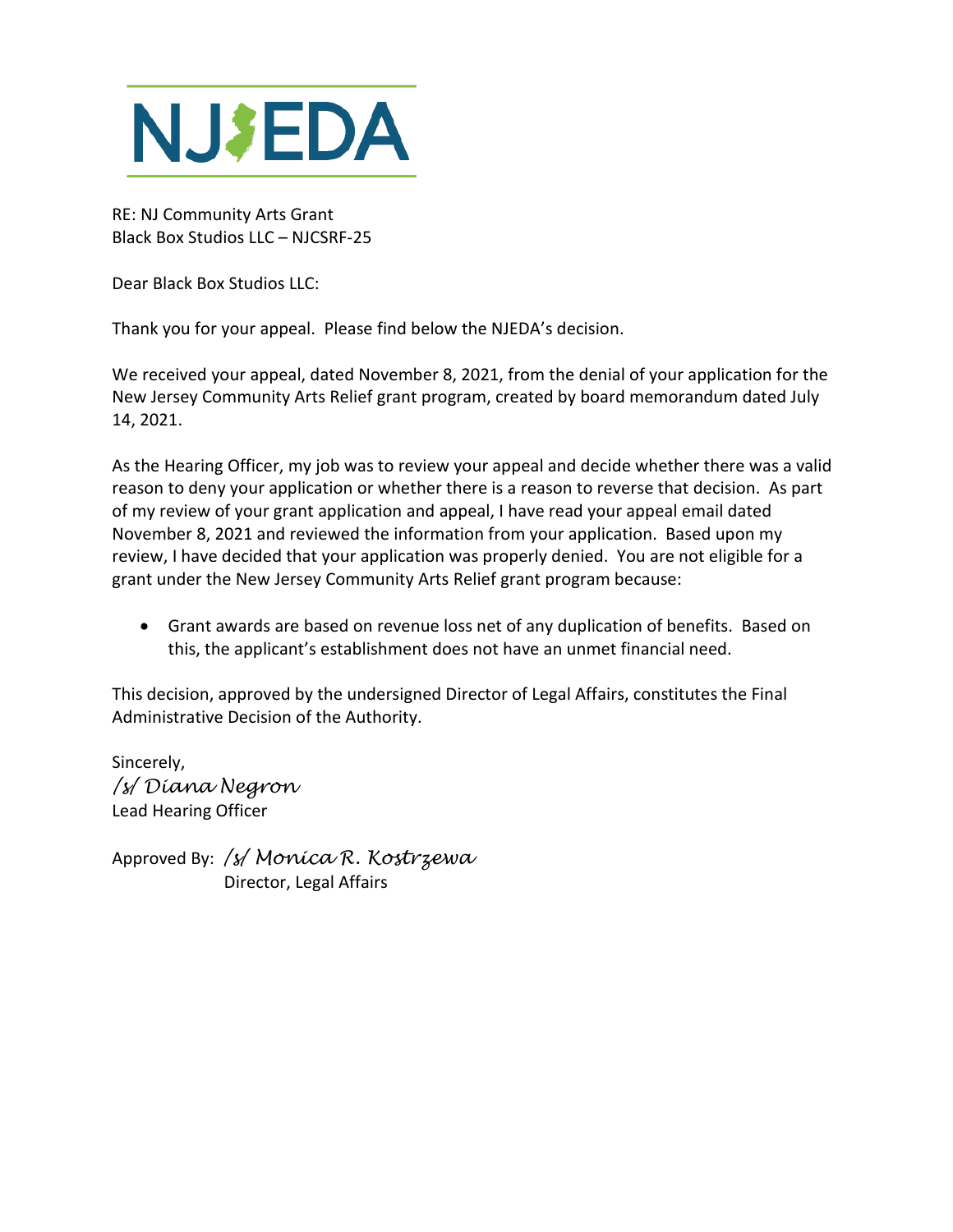

RE: NJ Community Arts Grant Blue Eyed Theatrical LLC – NJCSRF-24

Dear Blue Eyed Theatrical LLC:

Thank you for your appeal. Please find below the NJEDA's decision.

We received your appeal, dated October 25, 2021, from the denial of your application for the New Jersey Community Arts Relief grant program, created by board memorandum dated July 14, 2021.

As the Hearing Officer, my job was to review your appeal and decide whether there was a valid reason to deny your application or whether there is a reason to reverse that decision. As part of my review of your grant application and appeal, I have read your appeal email dated October 25, 2021 and reviewed the information from your application. Based upon my review, I have decided that your application was properly denied. You are not eligible for a grant under the New Jersey Community Arts Relief grant program because:

• Grant awards are based on revenue loss net of any duplication of benefits. Based on this, the applicant's establishment does not have an unmet financial need.

This decision, approved by the undersigned Director of Legal Affairs, constitutes the Final Administrative Decision of the Authority.

Sincerely, */s/ Diana Negron* Lead Hearing Officer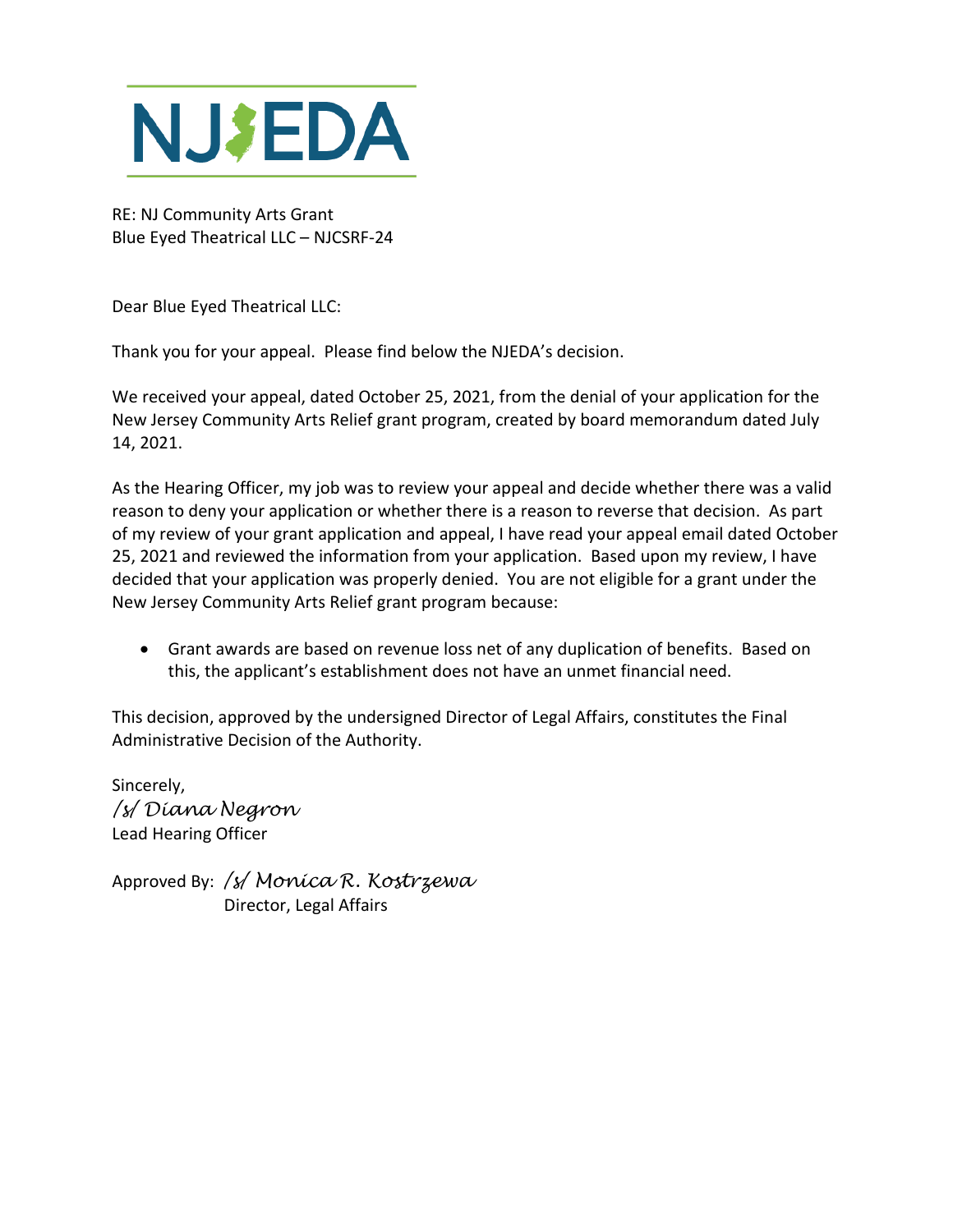

RE: NJ Community Arts Grant Groove Productions LLC – NJCSRF-45

Dear Applicant Groove Productions:

Thank you for your appeal. Please find below the NJEDA's decision.

We received your appeal, dated October 25, 2021, from the denial of your application for the New Jersey Community Arts Relief grant program, created by board memorandum dated July 14, 2021.

As the Hearing Officer, my job was to review your appeal and decide whether there was a valid reason to deny your application or whether there is a reason to reverse that decision. As part of my review of your grant application and appeal, I have read your appeal email dated October 25, 2021 and reviewed the information from your application. Based upon my review, I have decided that your application is eligible. You are not eligible for a grant under the New Jersey Community Arts Relief grant program because:

• Your establishment did not receive 50% of operating revenue from hosting, promotion, production, management or marketing of live performances

This decision, approved by the undersigned Director of Legal Affairs, constitutes the Final Administrative Decision of the Authority.

Sincerely, */s/ Diana Negron* Lead Hearing Officer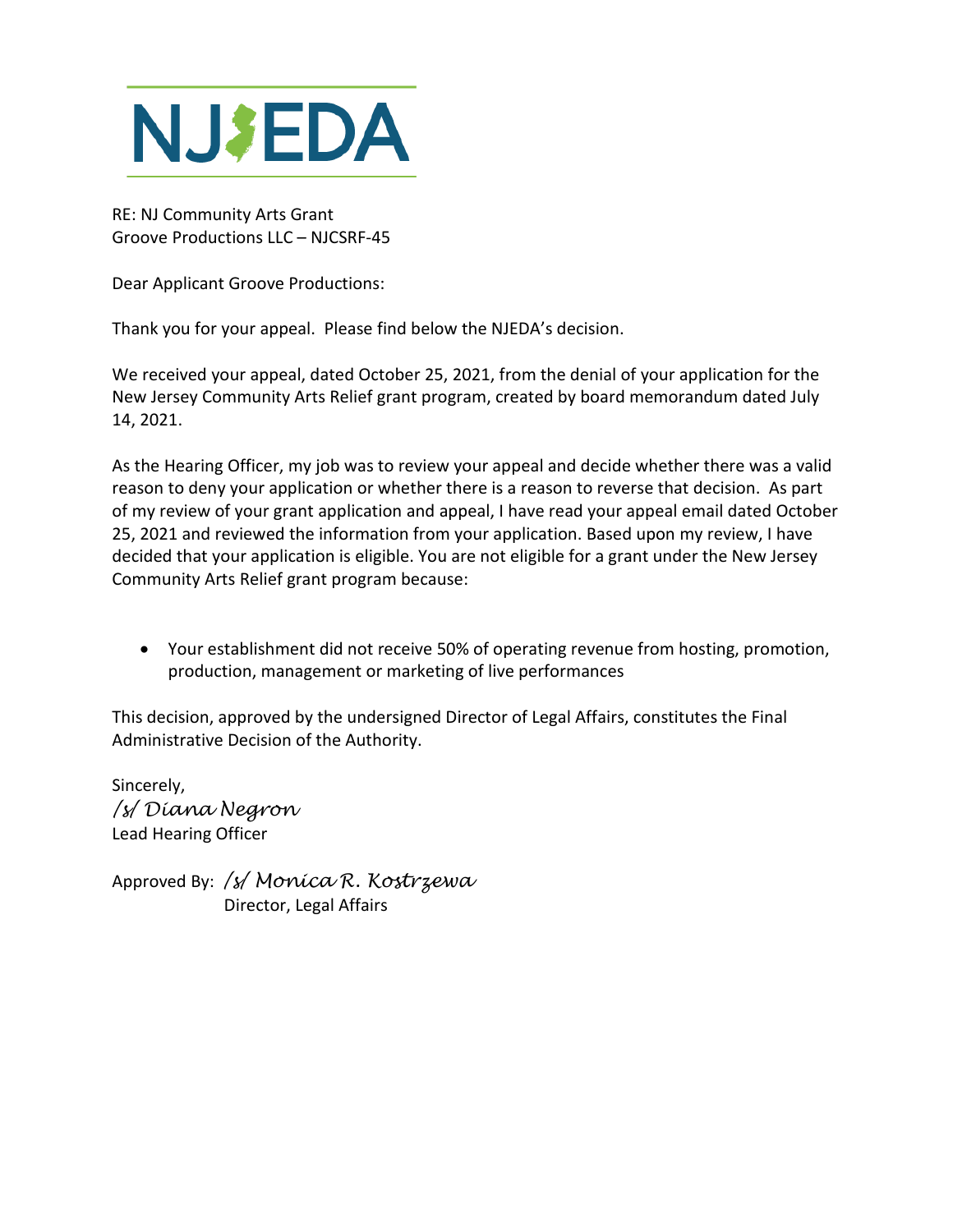

RE: NJ Community Arts Grant JL Productions, Inc. - NJCSRF-51

Dear Applicant, JL Productions, Inc.:

Thank you for your appeal. Please find below the NJEDA's decision.

We received your appeal, dated October 20, 2021, from the denial of your application for the New Jersey Community Arts Relief grant program, created by board memorandum dated July 14, 2021.

As the Hearing Officer, my job was to review your appeal and decide whether there was a valid reason to deny your application or whether there is a reason to reverse that decision. As part of my review of your grant application and appeal, I have read your appeal email dated October 20, 2021 and reviewed the information from your application. Based upon my review, I have decided that your application is eligible. You are eligible for a grant under the New Jersey Community Arts Relief grant program because:

• Your business is categorized as one of the eligible five primary NAICS (North American Industry Classification Standard) code.

This decision, approved by the undersigned Director of Legal Affairs, constitutes the Final Administrative Decision of the Authority.

Sincerely, */s/ Diana Negron Lead Hearing Officer*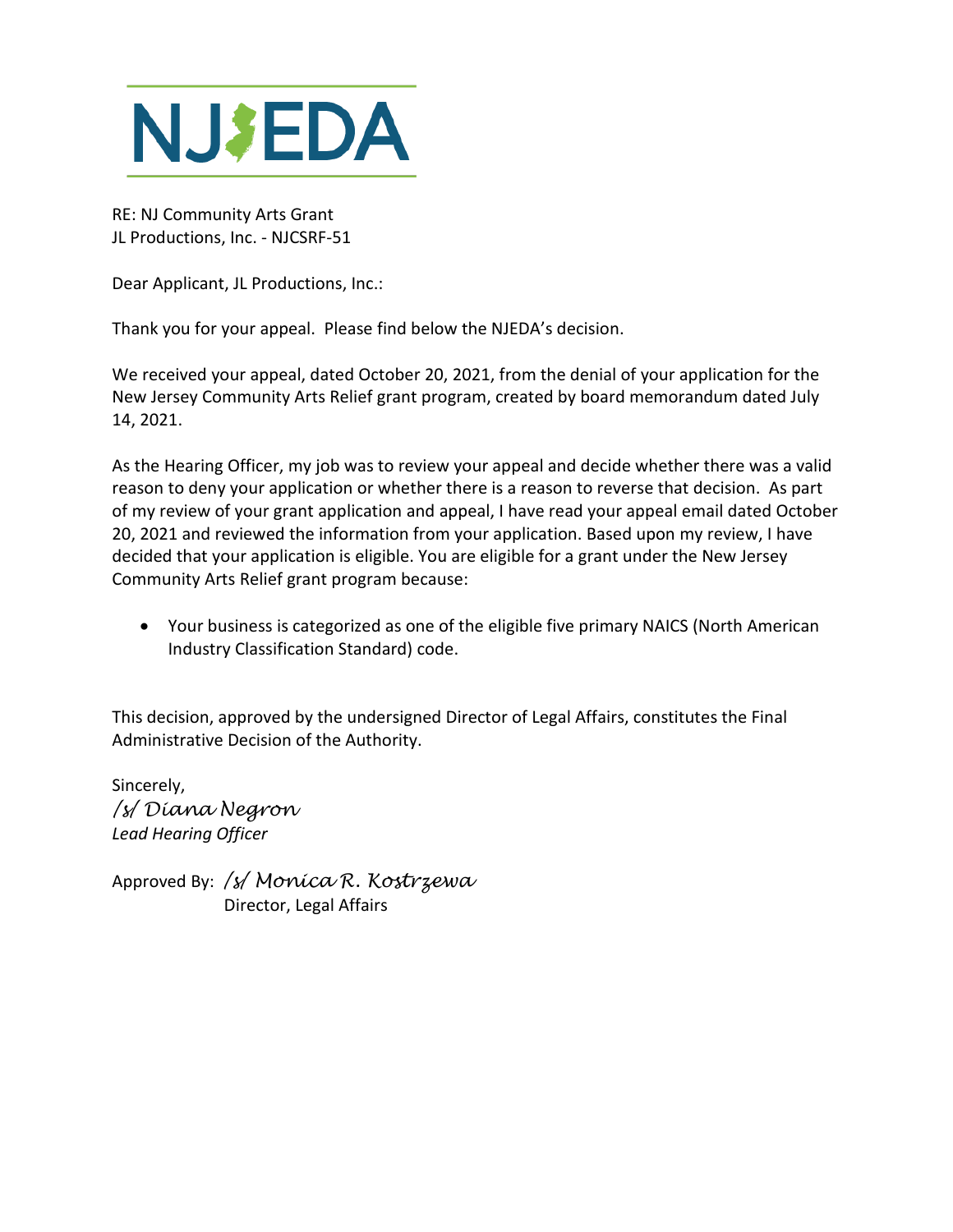

RE: NJ Community Arts Grant Paint 2 Smile LLC - NJCSRF-56

Dear Paint 2 Smile LLC:

Thank you for your appeal. Please find below the NJEDA's decision.

We received your appeal, dated October 22, 2021, from the denial of your application for the New Jersey Community Arts Relief grant program, created by board memorandum dated July 14, 2021.

As the Hearing Officer, my job was to review your appeal and decide whether there was a valid reason to deny your application or whether there is a reason to reverse that decision. As part of my review of your grant application and appeal, I have read your appeal email dated October 22, 2021 and reviewed the information from your application. Based upon my review, I have decided that your application was properly denied. You are not eligible for a grant under the New Jersey Community Arts Relief grant program because:

• Your establishment did not receive 50% of operating revenue from hosting, promotion, production, management or marketing of live performances

This decision, approved by the undersigned Director of Legal Affairs, constitutes the Final Administrative Decision of the Authority.

Sincerely, */s/ Diana Negron* Lead Hearing Officer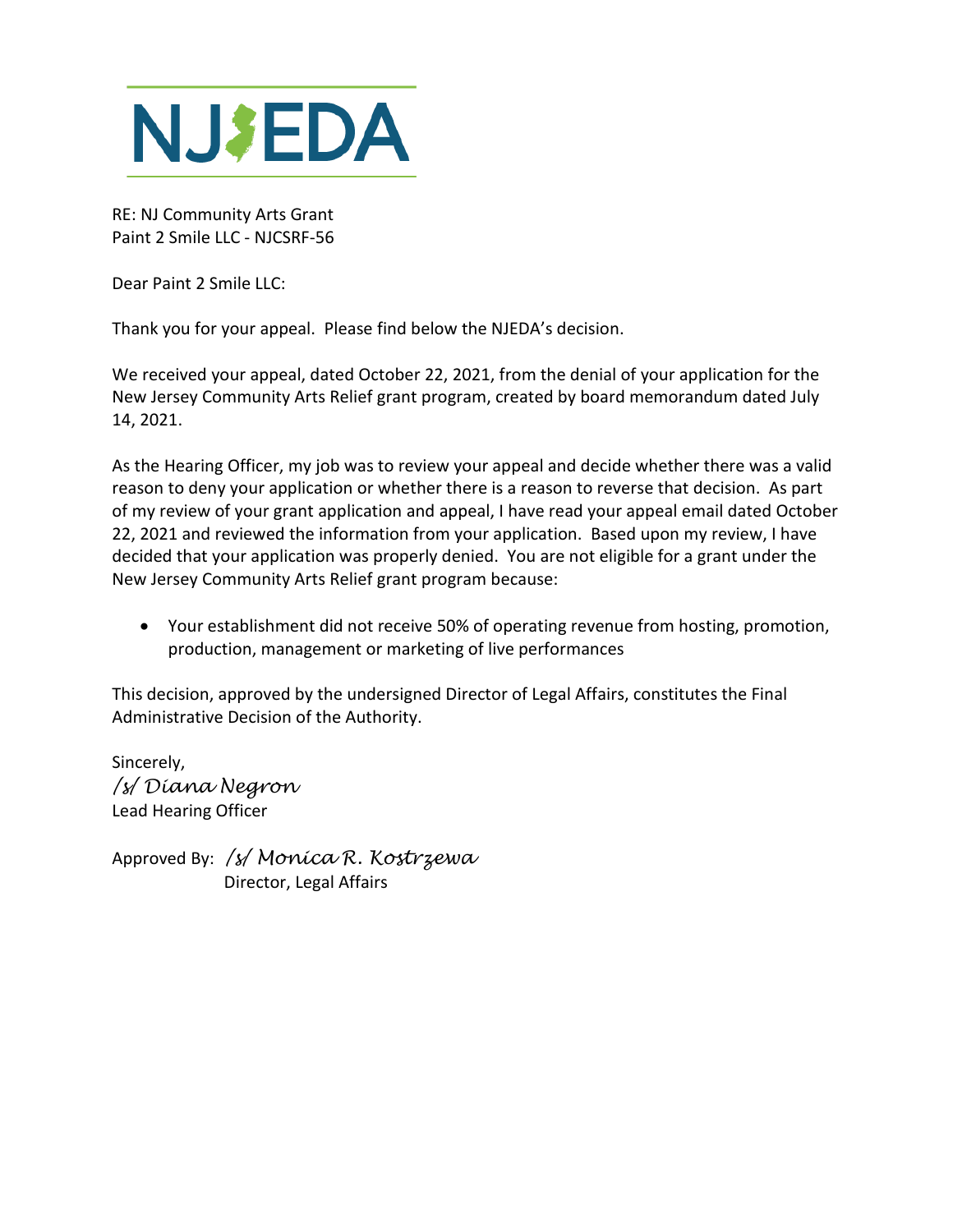

RE: NJ Community Arts Grant Rhino Theatre Group LLC - NJCSRF-30

Dear Rhino Theatre Group LLC:

Thank you for your appeal. Please find below the NJEDA's decision.

We received your appeal, dated October 22, 2021, from the denial of your application for the New Jersey Community Arts Relief grant program, created by board memorandum dated July 14, 2021.

As the Hearing Officer, my job was to review your appeal and decide whether there was a valid reason to deny your application or whether there is a reason to reverse that decision. As part of my review of your grant application and appeal, I have read your appeal email dated October 22, 2021 and reviewed the information from your application. Based upon my review, I have decided that your application is eligible, based on the original declination reason. You may be eligible for a grant under the New Jersey Community Arts Relief grant program because:

• Applicant's establishment has an unmet financial need.

This decision, approved by the undersigned Director of Legal Affairs, constitutes the Final Administrative Decision of the Authority.

Sincerely, */s/ Diana Negron* Lead Hearing Officer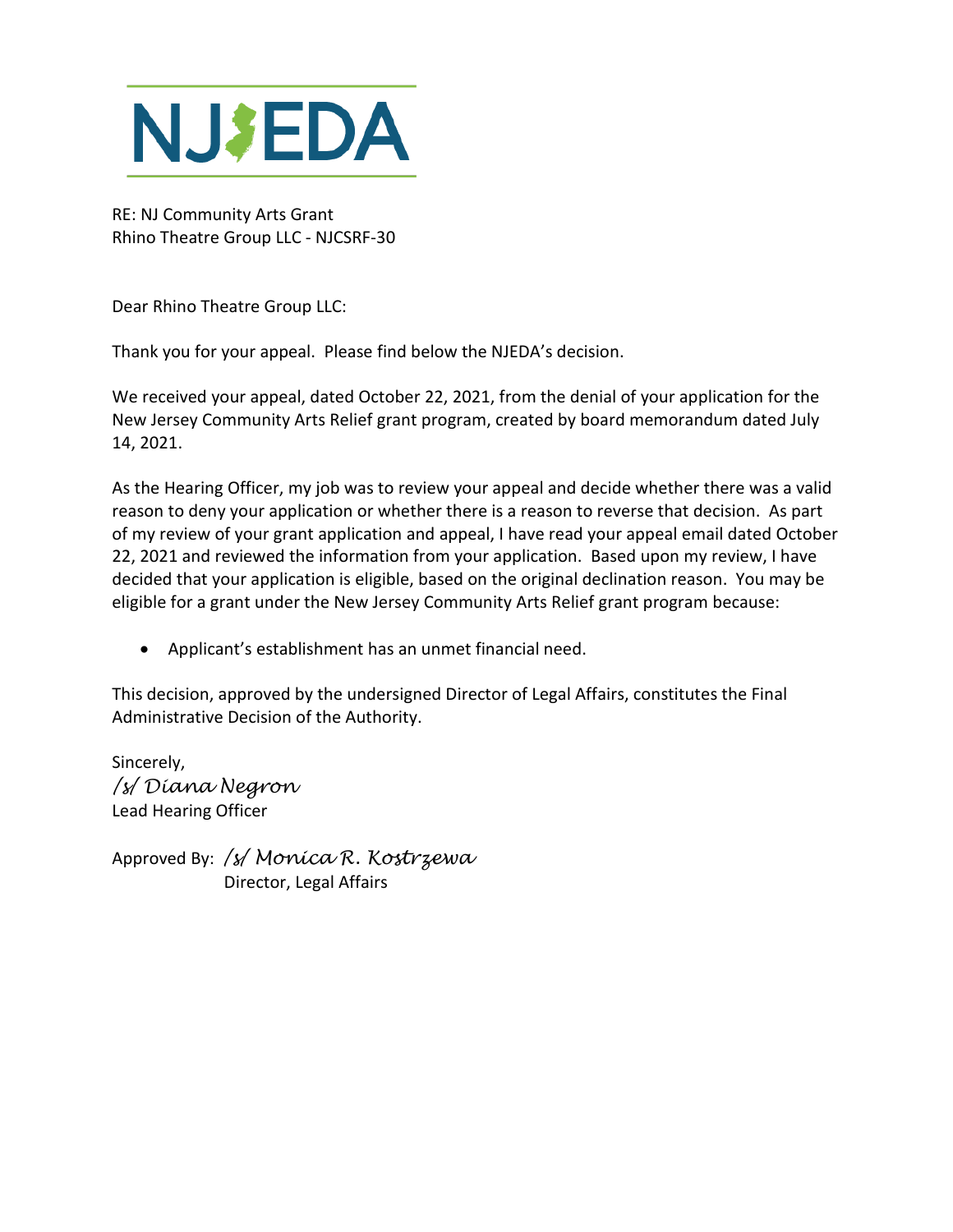

RE: NJ Community Arts Grant Street Fairs LLC – NJCSRF-66

Dear Street Fairs LLC.:

Thank you for your appeal. Please find below the NJEDA's decision.

We received your appeal, dated October 28, 2021, from the denial of your application for the New Jersey Community Arts Relief grant program, created by board memorandum dated July 14, 2021.

As the Hearing Officer, my job was to review your appeal and decide whether there was a valid reason to deny your application or whether there is a reason to reverse that decision. As part of my review of your grant application and appeal, I have read your appeal email dated October 28, 2021 and reviewed the information from your application. Based upon my review, I have decided that your application is eligible. You are eligible for a grant under the New Jersey Community Arts Relief grant program because:

• Your Business is categorized as one of the eligible five primary NAICS (North American Industry Classification Standard) code.

This decision, approved by the undersigned Director of Legal Affairs, constitutes the Final Administrative Decision of the Authority.

Sincerely, */s/ Diana Negron* Lead Hearing Officer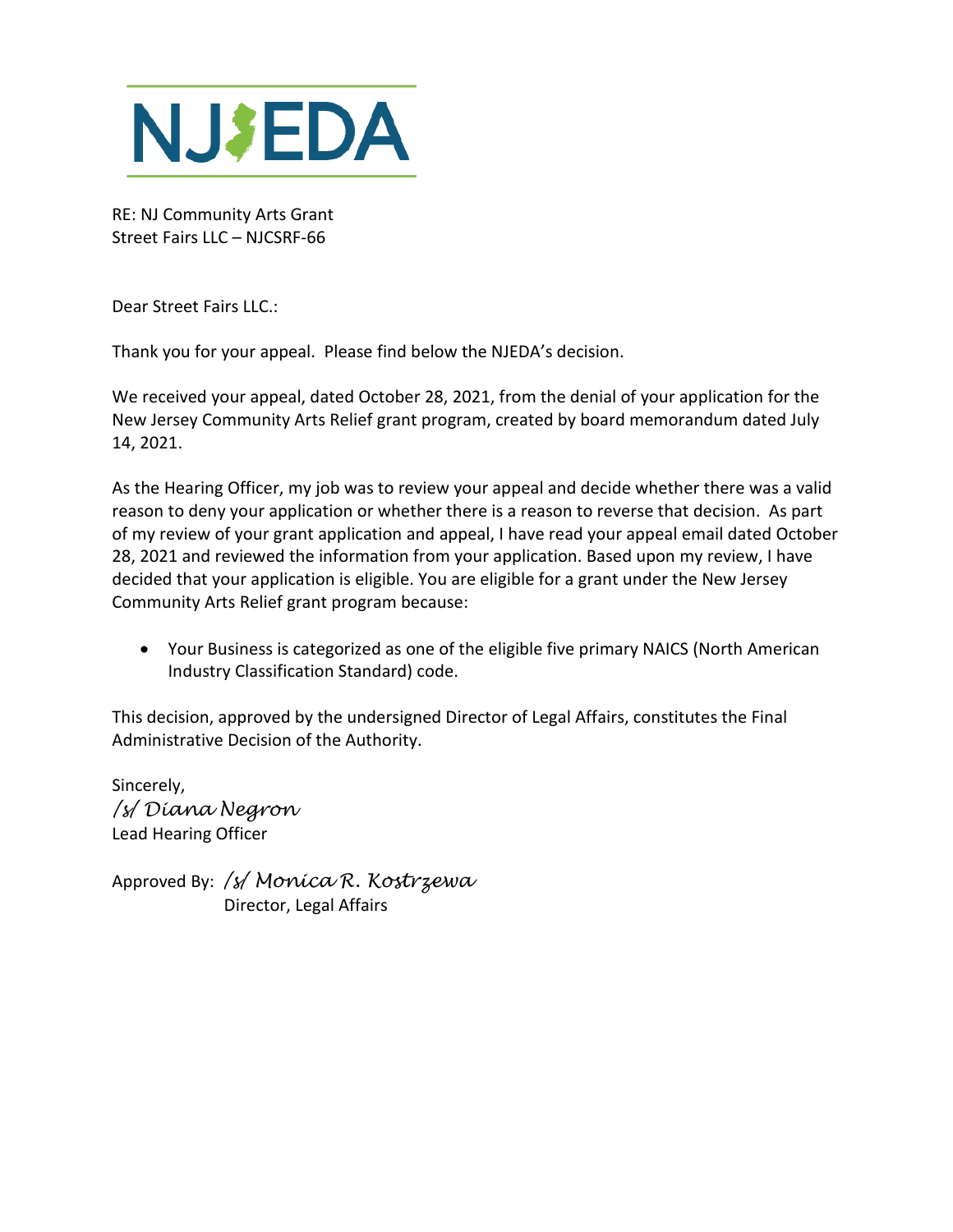

RE: NJ Community Arts Grant The Infernos Band – NJCSRF-59

Dear The Infernos Band:

Thank you for your appeal. Please find below the NJEDA's decision.

We received your appeal, dated October 28, 2021, from the denial of your application for the New Jersey Community Arts Relief grant program, created by board memorandum dated July 14, 2021.

As the Hearing Officer, my job was to review your appeal and decide whether there was a valid reason to deny your application or whether there is a reason to reverse that decision. As part of my review of your grant application and appeal, I have read your appeal email dated October 28, 2021 and reviewed the information from your application. Based upon my review, I have decided that your application is eligible, based on the original declination reason. You may be eligible for a grant under the New Jersey Community Arts Relief grant program because:

• The establishment was able provide proof of 2 shows per week, on average for three months' (13 week) period.

This decision, approved by the undersigned Director of Legal Affairs, constitutes the Final Administrative Decision of the Authority.

Sincerely, */s/ Diana Negron* Lead Hearing Officer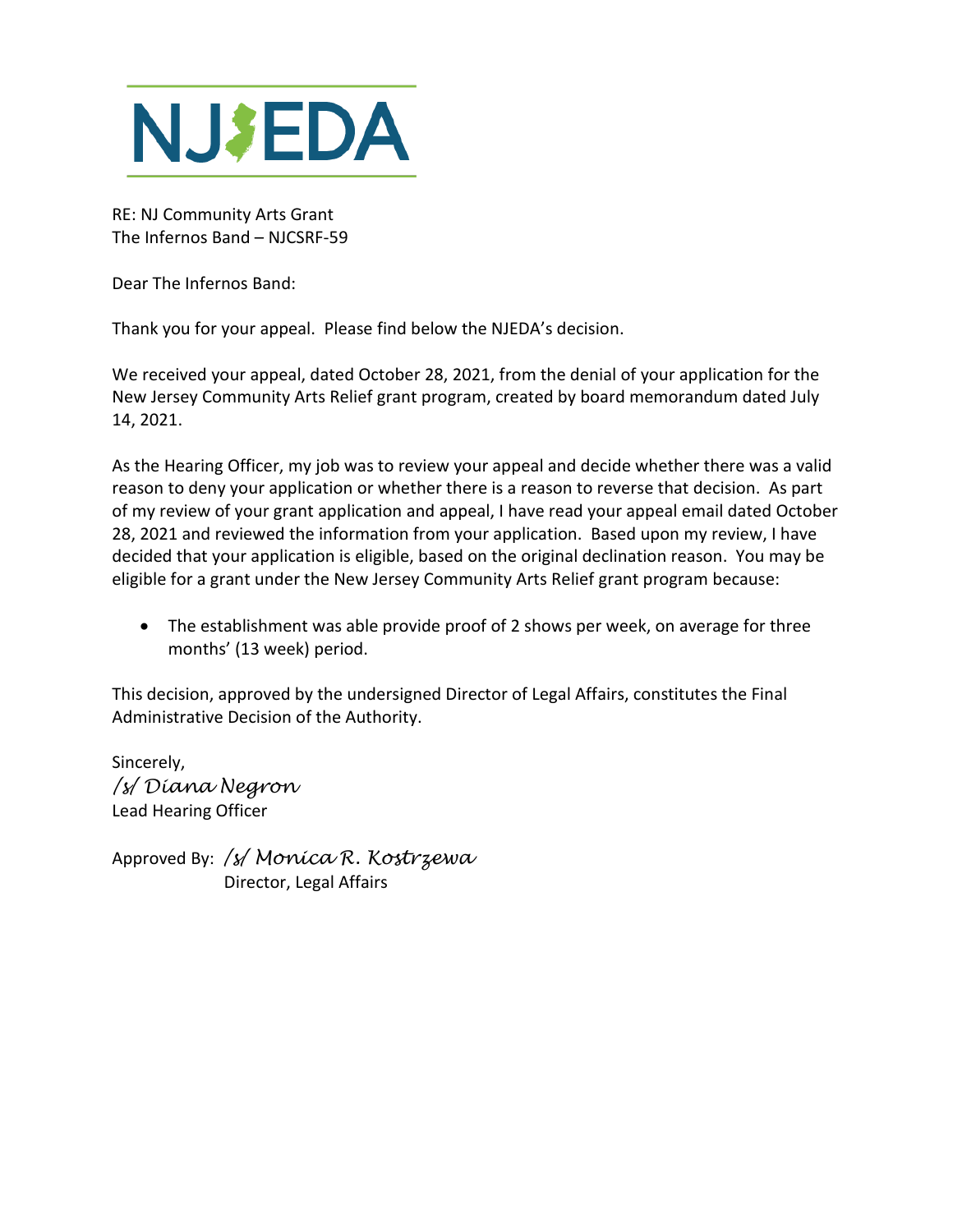

RE: NJ Community Arts Grant Trumpet Lady – NJCSRF-49

Dear Trumpet Lady:

Thank you for your appeal. Please find below the NJEDA's decision.

We received your appeal, dated October 13<sup>th</sup>, 2021, from the denial of your application for the New Jersey Community Arts Relief grant program, created by board memorandum dated July 14, 2021.

As the Hearing Officer, my job was to review your appeal and decide whether there was a valid reason to deny your application or whether there is a reason to reverse that decision. As part of my review of your grant application and appeal, I have read your appeal email dated October 13, 2021 and reviewed the information from your application. Based upon my review, I have decided that your application was properly denied. You are not eligible for a grant under the New Jersey Community Arts Relief grant program because:

• Operating loss is less than 25% when comparing 2nd Quarter of 2019 and 2nd Quarter of 2020.

This decision, approved by the undersigned Director of Legal Affairs, constitutes the Final Administrative Decision of the Authority.

Sincerely, */s/ Diana Negron* Lead Hearing Officer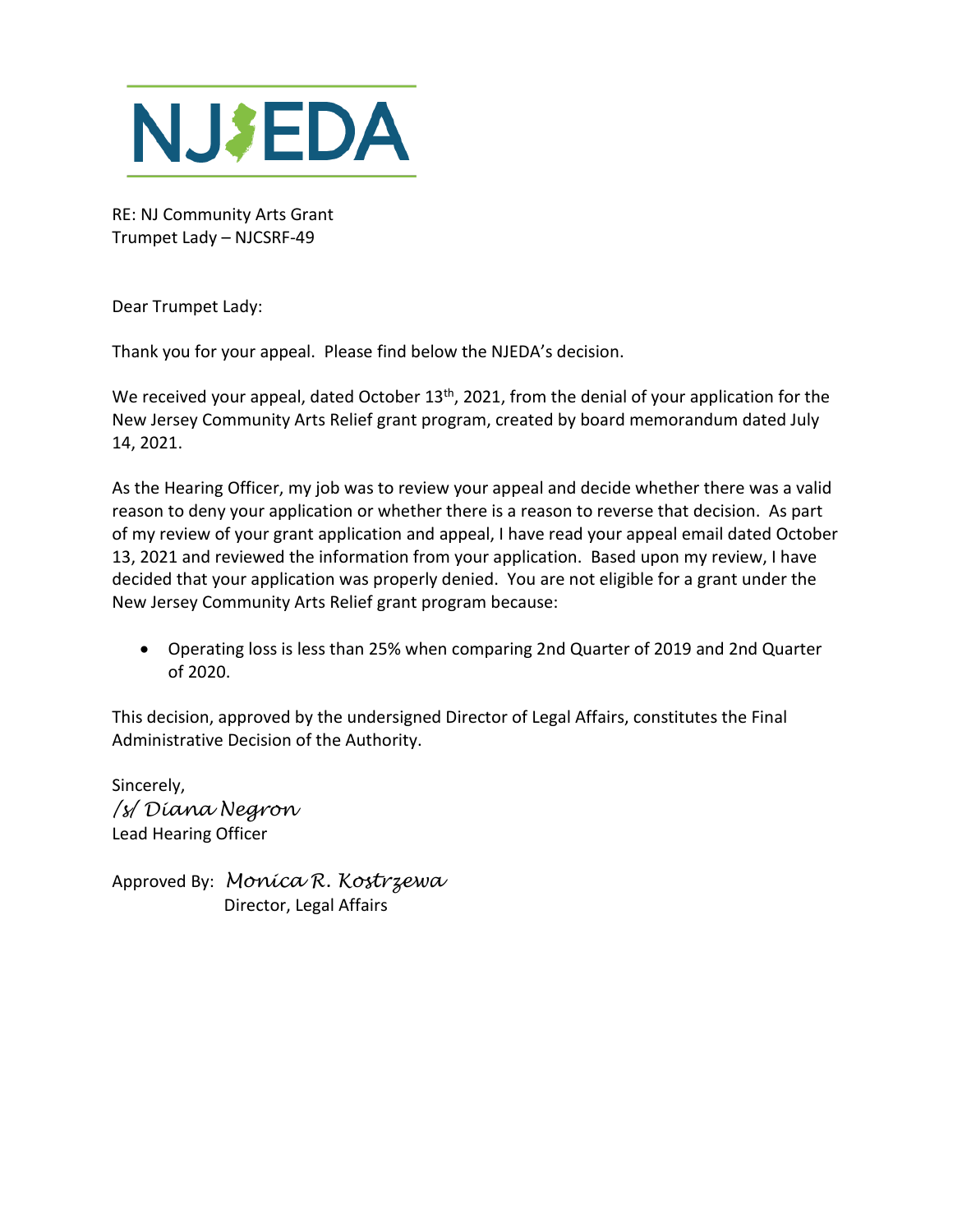

RE: NJ Community Arts Grant WGAFZ Inc. – NJCSRF-85

Dear WGAFZ Inc. (Crossroads):

Thank you for your appeal. Please find below the NJEDA's decision.

We received your appeal, dated October 27, 2021, from the denial of your application for the New Jersey Community Arts Relief grant program, created by board memorandum dated July 14, 2021.

As the Hearing Officer, my job was to review your appeal and decide whether there was a valid reason to deny your application or whether there is a reason to reverse that decision. As part of my review of your grant application and appeal, I have read your appeal email dated October 27, 2021 and reviewed the information from your application. Based upon my review, I have decided that your application was properly denied. You are not eligible for a grant under the New Jersey Community Arts Relief grant program because:

• Grant awards are based on revenue loss net of any duplication of benefits. Based on this, the applicant's establishment does not have an unmet financial need.

This decision, approved by the undersigned Director of Legal Affairs, constitutes the Final Administrative Decision of the Authority.

Sincerely, */s/ Diana Negron* Lead Hearing Officer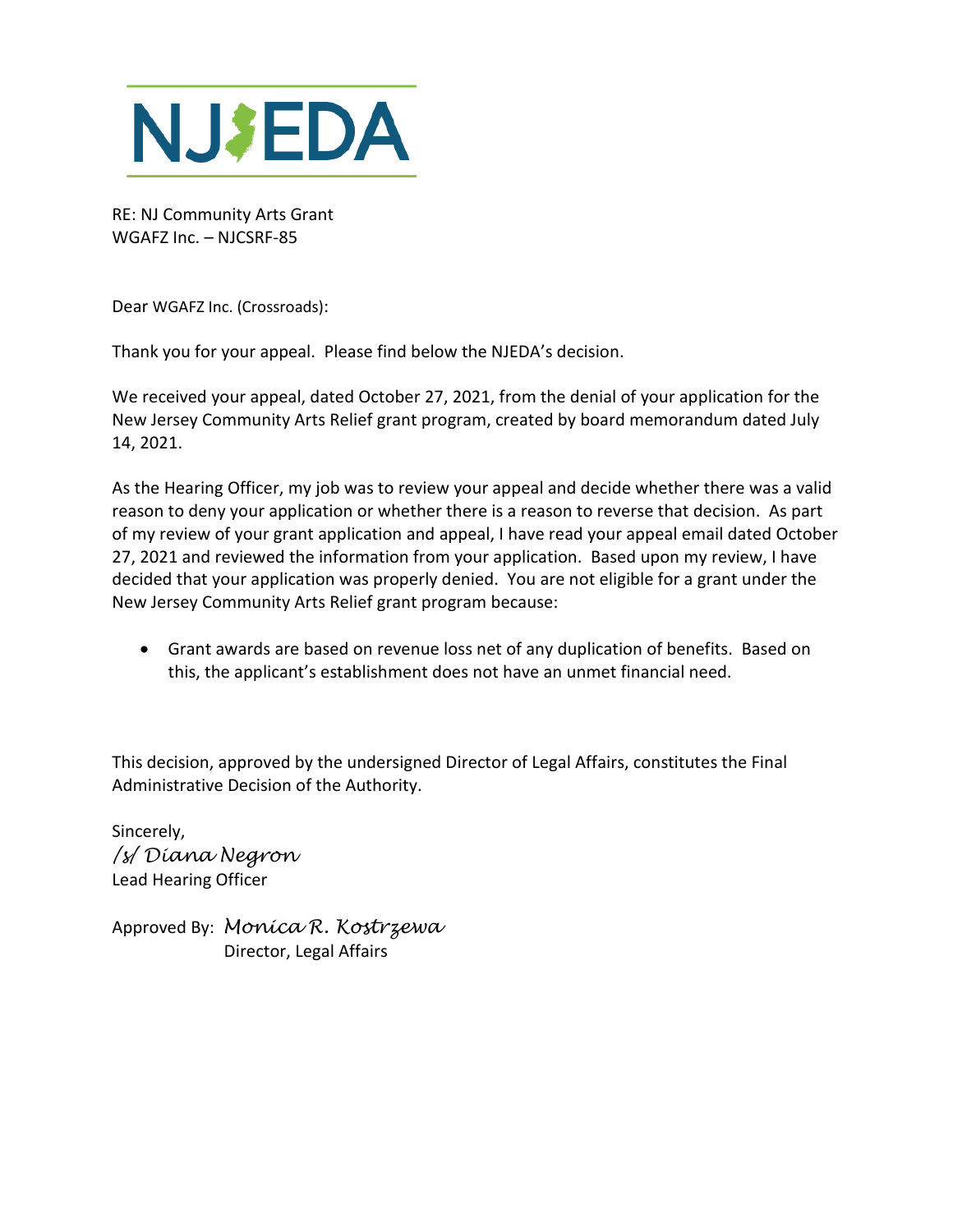

RE: NJ Community Arts Grant Yacht Events LLC – NJCSRF-40

Dear Yacht Events LLC:

Thank you for your appeal. Please find below the NJEDA's decision.

We received your appeal, dated November 12<sup>th</sup>, 2021, from the denial of your application for the New Jersey Community Arts Relief grant program, created by board memorandum dated July 14, 2021.

As the Hearing Officer, my job was to review your appeal and decide whether there was a valid reason to deny your application or whether there is a reason to reverse that decision. As part of my review of your grant application and appeal, I have read your appeal email dated November 12, 2021 and reviewed the information from your application. Based upon my review, I have decided that your application was properly denied. You are not eligible for a grant under the New Jersey Community Arts Relief grant program because:

• The applicant's P&L statement indicates that the establishment did not receive 50% of operating revenue from hosting, promotion, production, management or marketing of live performances

This decision, approved by the undersigned Director of Legal Affairs, constitutes the Final Administrative Decision of the Authority.

Sincerely, */s/ Diana Negron* Lead Hearing Officer